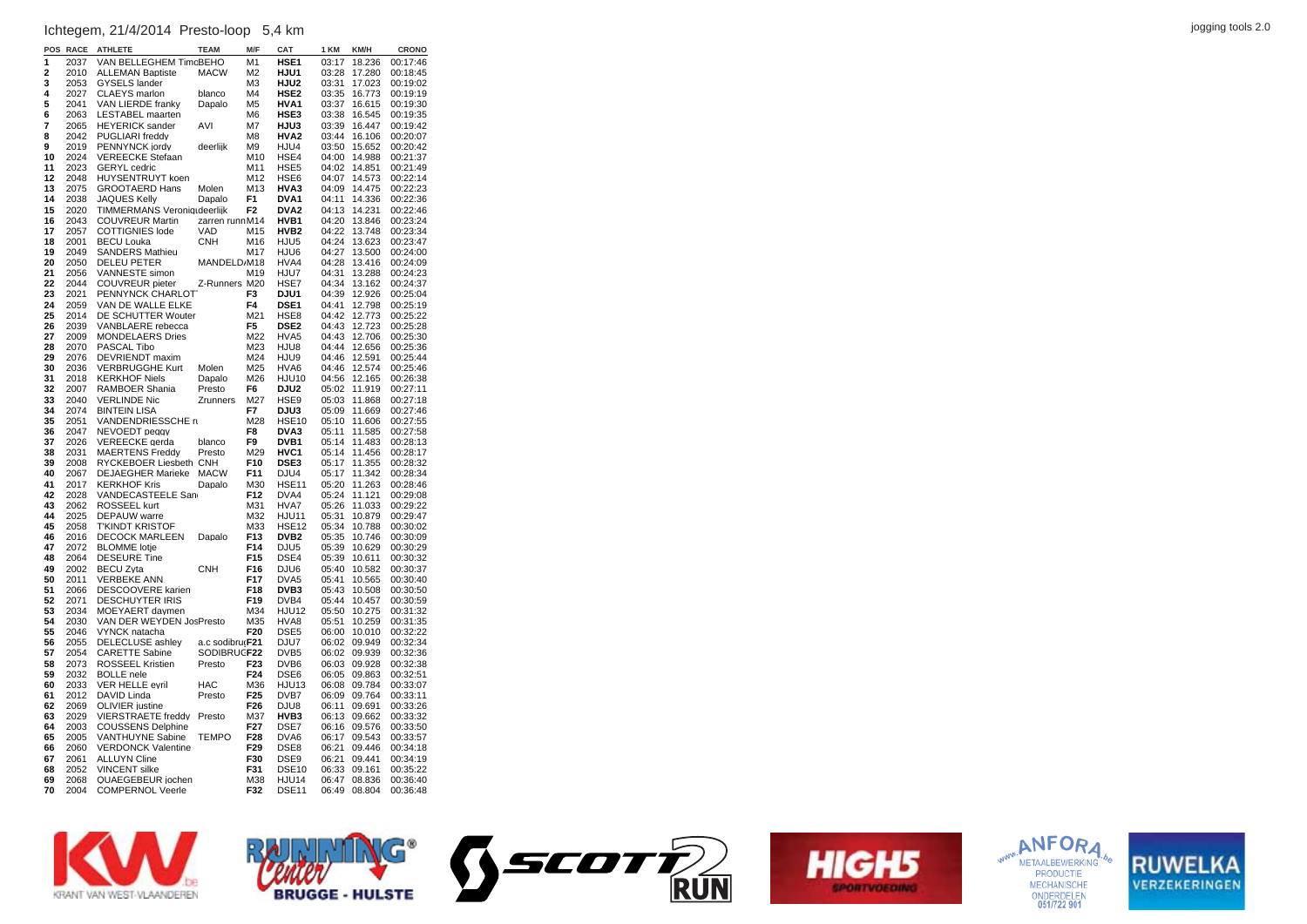## jogging tools 2.0 Ichtegem, 21/4/2014 Presto-loop 10,5 km

|     | POS RACE | <b>ATHLET</b>                   | TEAM           |                 | CA1               | 1 KM  | <b>KM/H</b>  | CRONO    |    |          |                                  |                    |      |                   |              |        |          |             |                                          |                |                                   |       |              |          |
|-----|----------|---------------------------------|----------------|-----------------|-------------------|-------|--------------|----------|----|----------|----------------------------------|--------------------|------|-------------------|--------------|--------|----------|-------------|------------------------------------------|----------------|-----------------------------------|-------|--------------|----------|
|     | 5063     | <b>VANROOSE Pieter</b>          | Dapalo         | M1              | HSE <sub>1</sub>  | 03:15 | 18.484       | 00:34:05 | 71 | 5372     | <b>HINDRYCKX Hilde</b>           | <b>AVR</b>         | F4   | DVA <sub>1</sub>  | 04:03 14.841 |        | 00:42:27 | 141 5229    | STANDAERT Dennis TEMPO                   |                | M131 HSE50                        |       | 04:31 13.305 | 00:47:21 |
|     | 5058     | <b>MOERMAN Karel</b>            | <b>MACW</b>    | M <sub>2</sub>  | HSE <sub>2</sub>  |       | 03:16 18.350 | 00:34:20 | 72 | 5530     | <b>BEKAERT</b> lanace            | <b>WAROM</b>       | M68  | HVC <sub>1</sub>  | 04:04 14.777 |        | 00:42:38 | 142 5270    | GOUWY Jurgen                             |                | M132 HVA38                        | 04:31 | 13.263       | 00:47:30 |
|     |          |                                 |                |                 |                   |       |              |          |    |          |                                  |                    |      |                   |              |        |          |             |                                          |                |                                   |       |              |          |
| 3   | 5326     | <b>DECLERCK Misha</b>           | CNH            | M <sub>3</sub>  | HSE3              |       | 03:18 18.226 | 00:34:34 | 73 | 1517     | VANHEE santi                     | AVI                | M69  | HVA <sub>17</sub> | 04:04 14.771 |        | 00:42:39 | 143<br>5371 | <b>NEIRYNCK Frederik</b>                 | Torrac         | M133 HSE51                        |       | 04:32 13.226 | 00:47:38 |
|     | 5045     | <b>ALLEMAN Dominique</b>        | <b>MACW</b>    | M4              | HVA <sub>1</sub>  |       | 03:22 17.797 | 00:35:24 | 74 | 5123     | <b>DEWEERT Marc</b>              | AVJ                | M70  | HVC <sub>2</sub>  | 04:04 14.743 |        | 00:42:44 | 144 1576    | <b>NOTEBAERT Steven</b>                  |                | M134 HVA39                        |       | 04:32 13.212 | 00:47:41 |
| 5   | 5065     | <b>VERSTRAETE Didier</b>        | <b>MACW</b>    | M5              | <b>HVA2</b>       |       | 03:22 17.780 | 00:35:26 | 75 | 5001     | DEVACHT Jan                      |                    | M71  | HVB17             | 04:04 14.731 |        | 00:42:46 | 145<br>5533 | DEFEYTER Ine                             | <b>HAC</b>     | F11<br>DJU1                       |       | 04:33 13.203 | 00:47:43 |
| -6  | 5047     | <b>BROUCKE Steven</b>           | <b>MACW</b>    | M6              | HSE4              |       | 03:23 17.763 | 00:35:28 | 76 | 5096     | <b>DEVRIENDT Maarten</b>         | AVJ                | M72  | <b>HSE33</b>      | 04:05        | 14.680 | 00:42:55 | 146<br>1593 | <b>VERPLANCKE MATTHL</b>                 |                | M135 HSE52                        |       | 04:33 13.189 | 00:47:46 |
|     |          |                                 |                |                 |                   |       |              |          |    |          |                                  |                    |      |                   |              |        |          |             |                                          |                |                                   |       |              |          |
|     | 1572     | <b>DECOCK Wouter</b>            | <b>MACW</b>    | M7              | HSE <sub>5</sub>  |       | 03:23 17.738 | 00:35:31 | 77 | 1524     | <b>BOUTTELEGIER bart</b>         |                    | M73  | HVA18             | 04:05        | 14.668 | 00:42:57 | 147<br>5156 | <b>VIERSTRAETE Wilfried RRT</b>          |                | M136<br>HVC9                      |       | 04:33 13.171 | 00:47:50 |
|     | 1581     | D'HAENE olivier                 | ETZ            | M8              | HVA3              | 03:23 | 17.713       | 00:35:34 | 78 | 5092     | RYSMAN Johan                     | AVI                | M74  | HVC3              | 04:06        | 14.657 | 00:42:59 | 148<br>5113 | <b>VERHOYE Caroline</b>                  | AVJ            | F12<br>DVB5                       | 04:33 | 13.166       | 00:47:51 |
|     | 5494     | <b>TANGHE Stefaan</b>           | <b>BEHO</b>    | M9              | HSE <sub>6</sub>  | 03:27 | 17.379       | 00:36:15 | 79 | 5231     | <b>VANHEULE Marc</b>             | <b>TEMPO</b>       | M75  | HVA <sub>19</sub> | 04:06        | 14.640 | 00:43:02 | 149<br>5472 | VEREECKE Natacha                         | DP Klimair F13 | DVB <sub>6</sub>                  | 04:34 | 13.157       | 00:47:53 |
| 10  | 5474     | <b>KERREMANS Maxim</b>          | AC staden M10  |                 | HJU1              | 03:28 | 17.347       | 00:36:19 | 80 | 1575     | VANDILLE davy                    |                    | M76  | HSE34             | 04:06        | 14.623 | 00:43:05 | 150<br>5430 | <b>RENS Jeremv</b>                       |                | M <sub>137</sub><br><b>H.ILI5</b> | 04:34 | 13.143       | 00:47:56 |
|     |          |                                 |                |                 |                   |       |              |          |    |          |                                  |                    |      |                   |              |        |          |             |                                          |                |                                   |       |              |          |
| 11  | 5525     | <b>BOSSIER Eddy</b>             | ABAV           | M11             | HVB1              | 03:28 | 17.300       | 00:36:25 | 81 | 1577     | <b>MAENE</b> tom                 |                    | M77  | <b>HSE35</b>      | 04:06        | 14.606 | 00:43:08 | 151 5527    | <b>BEURMS Geert</b>                      |                | M138 HVA40                        |       | 04:34 13.134 | 00:47:58 |
| 12  | 1529     | <b>HUYGHE KRISTOF</b>           | <b>AVR</b>     | M12             | HVA4              | 03:29 | 17.245       | 00:36:32 | 82 | 1578     | <b>MAENE BART</b>                |                    | M78  | <b>HSE36</b>      | 04:07 14.600 |        | 00:43:09 | 152 1533    | VANDEWIELE lieven                        |                | M139 HVA41                        |       | 04:34 13.125 | 00:48:00 |
| 13  | 1585     | SWIMMEN jeroen                  |                | M <sub>13</sub> | HSE7              |       | 03:29 17.205 | 00:36:37 | 83 | 5136     | <b>DECORTE Patrick</b>           | <b>RRT</b>         | M79  | HVB18             | 04:07 14.578 |        | 00:43:13 | 153 5299    | DE CEUNINCK Edwin Dapalo                 |                | M140 HVC10                        |       | 04:35 13.089 | 00:48:08 |
| 14  | 5004     | BOTERBERGHE JurgerMolen         |                | M14             | HSE8              | 03:30 | 17.166       | 00:36:42 | 84 | 5027     | <b>VANDENBERGHE PatriCNH</b>     |                    | M80  | HVA20             | 04:07 14.561 |        | 00:43:16 | 154<br>5115 | <b>DEVOS Martin</b>                      | AVJ            | M141 HVC11                        |       | 04:36 13.062 | 00:48:14 |
|     |          |                                 |                |                 |                   |       |              |          |    |          |                                  |                    |      |                   |              |        |          |             |                                          |                |                                   |       |              |          |
| 15  | 5434     | LEPOUTRE Sam                    | Flac           | M15             | HSE9              |       | 03:31 17.050 | 00:36:57 | 85 | 5043     | <b>GHYLLEBERT Wim</b>            | <b>CNH</b>         | M81  | HVA21             | 04:08 14.538 |        | 00:43:20 | 155<br>5249 | <b>CARPENTIER Michel</b>                 | <b>RRT</b>     | M142 HVA42                        |       | 04:36 13.048 | 00:48:17 |
| 16  | 1520     | <b>VANHAECKE FILIP</b>          | Flac IzegenM16 |                 | HVB <sub>2</sub>  |       | 03:32 17.012 | 00:37:02 | 86 | 5485     | <b>SYOEN Frank</b>               | Zrunners           | M82  | HVA22             | 04:08        | 14.533 | 00:43:21 | 156 5403    | VANHOVE Johan                            | <b>CNH</b>     | M143 HVB33                        |       | 04:36 13.030 | 00:48:21 |
| 17  | 5569     | <b>DERCK Hendrick</b>           |                | M17             | HVA <sub>5</sub>  | 03:34 | 16.807       | 00:37:29 | 87 | 5189     | VANDENBRUWAENE MTorrac           |                    | M83  | HVA <sub>23</sub> | 04:08        | 14.516 | 00:43:24 | 157<br>1602 | <b>CROMBEZ Wouter</b>                    |                | M144 HSE53                        |       | 04:36 13.021 | 00:48:23 |
| 18  | 1574     | <b>DEROUS</b> stefaan           |                | M18             | HVA <sub>6</sub>  | 03:37 | 16.608       | 00:37:56 | 88 | 5085     | <b>DECLOEDT Steve</b>            | <b>DRT</b>         | M84  | <b>HSE37</b>      | 04:09        | 14.477 | 00:43:31 | 158<br>5538 | DEBRUYNE Ronny                           | <b>CNH</b>     | M145 HVB34                        | 04:37 | 12.994       | 00:48:29 |
|     |          |                                 |                |                 |                   |       |              |          |    |          |                                  |                    |      |                   |              |        |          |             |                                          |                |                                   |       |              |          |
| 19  | 5526     | <b>PRIEM Whytic</b>             | AVR            | M19             | <b>HSE10</b>      | 03:37 | 16.572       | 00:38:01 | 89 | 5131     | <b>COUSSEE Koenraad</b>          | RRT                | M85  | HVB19             | 04:09        | 14.472 | 00:43:32 | 159<br>5540 | VAN VYNCKT ChristiaarAC Deinze M146      |                | HVC12                             | 04:38 | 12.927       | 00:48:44 |
| 20  | 5499     | <b>MAERTENS BOB</b>             | <b>CNH</b>     | M20             | <b>HSE11</b>      | 03:38 | 16.543       | 00:38:05 | 90 | 1503     | <b>GRUWIER Ignace</b>            |                    | M86  | HVA24             | 04:09        | 14.455 | 00:43:35 | 160<br>5244 | <b>ROGIERS Wim</b>                       | loopiefit      | M147 HVA43                        | 04:39 | 12.919       | 00:48:46 |
| 21  | 5261     | <b>WILLEMYNS Tom</b>            |                | M21             | HSE <sub>12</sub> | 03:38 | 16.528       | 00:38:07 | 91 | 5559     | <b>VERPLANCKE Benjamir</b>       |                    | M87  | <b>HSE38</b>      | 04:09 14.444 |        | 00:43:37 | 161 5520    | <b>GELDHOF Roger</b>                     |                | NoordzeeloM148 HVC13              |       | 04:39 12.905 | 00:48:49 |
| 22  | 1584     | <b>MATTHEUS Pieter</b>          | Houtland A(M22 |                 | <b>HSE13</b>      | 03:38 | 16.507       | 00:38:10 | 92 | 5461     | MICHIELS Johan                   | DP Klimair M88     |      | HVA <sub>25</sub> | 04:09 14.433 |        | 00:43:39 | 162<br>1599 | <b>DERUDDER Wim</b>                      |                | M149 HVA44                        |       | 04:40 12.879 | 00:48:55 |
|     |          |                                 |                |                 |                   |       |              |          |    |          |                                  |                    |      |                   |              |        |          |             |                                          |                |                                   |       |              |          |
| 23  | 5228     | OLIVIER Johan                   | <b>TEMPO</b>   | M23             | HVA7              | 03:38 | 16.485       | 00:38:13 | 93 | 5019     | <b>KNOCKAERT Filip</b>           | Molen              | M89  | HVA26             | 04:10 14.416 |        | 00:43:42 | 163<br>5577 | <b>CLAEYS Bruno</b>                      |                | M150 HSE54                        |       | 04:40 12.848 | 00:49:02 |
| 24  | 5300     | <b>TILLEMAN BRUNO</b>           | CNH            | M24             | HVA8              | 03:39 | 16.471       | 00:38:15 | 94 | 5317     | <b>DECLERCK Patrick</b>          | <b>MACW</b>        | M90  | HVB20             | 04:10 14.389 |        | 00:43:47 | 164<br>5040 | CREFCOEUR Brigitte DP Klimair F14        |                | DVB7                              |       | 04:41 12.801 | 00:49:13 |
| 25  | 5105     | VANDECAVEYE Arne                | AVJ            | M25             | HSE <sub>14</sub> |       | 03:41 16.265 | 00:38:44 | 95 | 5531     | WESTERLINCK StefaarVastgoedbcM91 |                    |      | <b>HSE39</b>      | 04:10 14.373 |        | 00:43:50 | 165<br>5003 | <b>BOFFEL Stijn</b>                      | <b>CNH</b>     | HSE55<br>M151                     |       | 04:42 12.770 | 00:49:20 |
| 26  | 5195     | DE KETELAERE Luc                | G.IC           | M26             | HVB3              |       | 03:41 16.258 | 00:38:45 | 96 | 5079     | <b>PILLE Stefaan</b>             | Olifant            | M92  | HVA27             | 04:11 14.324 |        | 00:43:59 | 166<br>5295 | <b>BECU Kevin</b>                        | <b>CNH</b>     | M152 HSE56                        |       | 04:42 12.762 | 00:49:22 |
|     |          |                                 |                |                 |                   |       |              |          |    |          |                                  |                    |      |                   |              |        |          |             |                                          |                |                                   |       |              |          |
| 27  | 5383     | VAN MASSENHOVE Lie              |                | M27             | <b>HSE15</b>      |       | 03:42 16.188 | 00:38:55 | 97 | 5198     | <b>KETELS Ronny</b>              | GJC                | M93  | HVA28             | 04:12 14.307 |        | 00:44:02 | 167<br>5509 | <b>GAUDISSABOIS Celie</b>                | ica            | F15<br>DJU2                       |       | 04:42 12.753 | 00:49:24 |
| 28  | 5275     | <b>SIERENS Dirk</b>             | <b>CNH</b>     | M28             | HVA9              | 03:43 | 16.168       | 00:38:58 | 98 | 1604     | <b>BONAMIE</b> tommy             |                    | M94  | HSE40             | 04:12 14.297 |        | 00:44:04 | 168<br>5362 | SOETE Jurgen                             | <b>RRT</b>     | M153<br>HVA45                     |       | 04:42 12.744 | 00:49:26 |
| 29  | 5048     | <b>COUSSEMENT Wim</b>           | <b>MACW</b>    | M29             | HVA <sub>10</sub> | 03:43 | 16.147       | 00:39:01 | 99 | 5121     | <b>INGELBRECHT EIS</b>           | AVJ                | F5   | DVB3              | 04:12 14.275 |        | 00:44:08 | 169<br>1555 | DEROO marnix                             |                | M154 HVB35                        | 04:43 | 12.727       | 00:49:30 |
| 30  | 5178     | <b>RAMBOER Giovanni</b>         | Presto         | M30             | HVA <sub>11</sub> | 03:43 | 16.126       | 00:39:04 |    | 100 5502 | <b>LEYSEELE Kurt</b>             | <b>CNH</b>         | M95  | HSE41             | 04:12 14.264 |        | 00:44:10 | 170<br>5405 | <b>STEVENS Bart</b>                      | <b>CNH</b>     | M155<br>HSE57                     |       | 04:45 12.651 | 00:49:48 |
| 31  |          |                                 |                |                 |                   |       |              |          |    |          |                                  |                    |      |                   |              |        |          |             |                                          |                |                                   |       |              |          |
|     | 5276     | <b>VANNESTE Charline</b>        | AVR            | F <sub>1</sub>  | DSE <sub>1</sub>  |       | 03:44 16.106 | 00:39:07 |    | 101 1509 | <b>GODDERIS Luc</b>              | Dapalo             | M96  | HVB <sub>21</sub> | 04:13 14.248 |        | 00:44:13 | 171 1507    | <b>RAES Els</b>                          | SODIBRUGF16    | DVA5                              |       | 04:45 12.646 | 00:49:49 |
| 32  | 5475     | <b>KERREMANS Axel</b>           | AC staden M31  |                 | HJU <sub>2</sub>  |       | 03:44 16.085 | 00:39:10 |    | 102 5266 | <b>DECLERCK Koen</b>             | ACO                | M97  | HVA29             | 04:13 14.232 |        | 00:44:16 | 172 5541    | <b>VERSTRAETE Thiis</b>                  | <b>MACW</b>    | M156 HJU6                         |       | 04:45 12.638 | 00:49:51 |
| 33  | 5293     | <b>TAELMAN Lucien</b>           | WAROM          | M32             | HVB4              |       | 03:45 16.003 | 00:39:22 |    | 103 5390 | COOLS Tom                        | <b>CNH</b>         | M98  | HSE42             | 04:13 14.216 |        | 00:44:19 | 173 5245    | <b>RYNGAERT Frederic</b>                 | loopiefit      | M157 HSE58                        |       | 04:45 12.634 | 00:49:52 |
| 34  | 5411     | <b>DEJAEGHER WANNESMACW</b>     |                | M33             | HJU3              | 03:45 | 15.983       | 00:39:25 |    | 104 1606 | <b>VANNESTE Michael</b>          | AB Marke           | M99  | HSE43             | 04:14 14.195 |        | 00:44:23 | 174 5322    | <b>VAN DAELE Filip</b>                   | <b>BEHO</b>    | M158 HSE59                        |       | 04:46 12.596 | 00:50:01 |
|     |          |                                 |                |                 |                   |       |              |          |    |          |                                  |                    |      |                   |              |        |          |             |                                          |                |                                   |       |              |          |
| 35  | 5055     | DELLOBEL Hein                   | <b>MACW</b>    | M34             | HVB <sub>5</sub>  | 03:46 | 15.963       | 00:39:28 |    | 105 5021 | <b>ROGIER Martin</b>             | Molen              |      | M100 HVB22        | 04:14 14.179 |        | 00:44:26 | 175 5037    | <b>COMPERNOLLE Peter CNH</b>             |                | M159 HVA46                        |       | 04:49 12.463 | 00:50:33 |
| 36  | 1583     | <b>GOUWY Davy</b>               |                | M35             | <b>HSE16</b>      | 03:46 | 15.922       | 00:39:34 |    | 106 5544 | <b>BOSSUYT Patrick</b>           |                    |      | M101 HVB23        | 04:14 14.147 |        | 00:44:32 | 176 5438    | SNIJDERS Maria-Elisa TEMPO               |                | F17<br>DVB8                       |       | 04:49 12.438 | 00:50:39 |
| 37  | 5192     | <b>FRICKELO Geert</b>           | <b>WAROM</b>   | M36             | HVB6              |       | 03:47 15.882 | 00:39:40 |    | 107 5320 | VAN BELLEGHEM Wim                |                    |      | M102 HSE44        | 04:15 14.110 |        | 00:44:39 | 177 5041    | VAN DE VOORDE John DP Klimair M160 HVB36 |                |                                   |       | 04:50 12.430 | 00:50:41 |
| 38  | 5034     | <b>VANSTEELANDT Filip</b>       | Molen          | M37             | HVA <sub>12</sub> | 03:47 | 15.862       | 00:39:43 |    | 108 5543 | <b>BONNY Birn</b>                | SODIBRUGM103 HSE45 |      |                   | 04:16 14.089 |        | 00:44:43 | 178 5395    | HAELEMEERSCH Rik CNH                     |                | M161 HVA47                        | 04:50 | 12.398       | 00:50:49 |
|     |          |                                 |                |                 |                   |       |              |          |    |          |                                  |                    |      |                   |              |        |          |             |                                          |                |                                   |       |              |          |
| 39  | 5141     | <b>DEWULF Marc</b>              | <b>RRT</b>     | M38             | HVB7              | 03:48 | 15.809       | 00:39:51 |    | 109 5353 | <b>NOYEZ Christa</b>             | AC staden F6       |      | DVB4              | 04:16 14.073 |        | 00:44:46 | 179<br>5532 | DELANGHE Jrgen                           | <b>TEMPO</b>   | M162 HVA48                        | 04:51 | 12.389       | 00:50:51 |
| 40  | 1560     | <b>WALRAEDT Gilbert</b>         |                | M39             | HVB8              | 03:48 | 15.796       | 00:39:53 |    | 110 5572 | DE VEENE Bart                    |                    |      | M104 HVA30        | 04:16 14.063 |        | 00:44:48 | 180<br>5242 | <b>ROGIERS Luc</b>                       | loopiefit      | M163 HVB37                        | 04:51 | 12.381       | 00:50:53 |
| 41  | 5118     | <b>STRUBBE Luc</b>              | AVJ            | M40             | HVB9              |       | 03:49 15.711 | 00:40:06 |    | 111 5551 | <b>DESPLANCKE Rik</b>            | <b>CNH</b>         |      | M105 HVB24        | 04:16 14.042 |        | 00:44:52 | 181 1573    | <b>MARES KEVIN</b>                       |                | M164 HSE60                        | 04:51 | 12.365       | 00:50:57 |
| 42  | 5484     | <b>DEVRIENDT Dennis</b>         | CNH            | M41             | HSE17             | 03:50 | 15.685       | 00:40:10 |    | 112 5078 | <b>LEFEVERE Willy</b>            | Olifant            |      | M106 HVC4         | 04:17 14.031 |        | 00:44:54 | 182 5549    | <b>STEELANDT Cathv</b>                   |                | F18<br><b>DSE3</b>                | 04:51 | 12.357       | 00:50:59 |
|     |          |                                 |                |                 |                   |       |              |          |    |          |                                  |                    |      |                   |              |        |          |             |                                          |                |                                   |       |              |          |
| 43. | 5556     | <b>ROMMELAERE Marc</b>          |                | M42             | HSE <sub>18</sub> | 03:50 | 15.652       | 00:40:15 |    | 113 5036 | <b>BOUCKAERT Eric</b>            | <b>HAC</b>         |      | M107 HVB25        | 04:18 13.959 |        | 00:45:08 | 183<br>5272 | <b>KEUKELEIRE Dirk</b>                   |                | Krekelloper M165 HVB38            |       | 04:52 12.349 | 00:51:01 |
| 44  | 5410     | <b>CLYNHENS Alexander Molen</b> |                | M43             | HSE <sub>19</sub> | 03:51 | 15.600       | 00:40:23 |    | 114 5546 | <b>DESANGHERE Bart</b>           |                    | M108 | HSE46             | 04:18 13.948 |        | 00:45:10 | 184<br>1566 | <b>DEPOORTER Chris</b>                   |                | M166 HVA49                        |       | 04:53 12.289 | 00:51:16 |
| 45  | 5120     | VANDENBERGHE HugcAVJ            |                | M44             | HVB <sub>10</sub> | 03:52 | 15.492       | 00:40:40 |    | 115 5050 | <b>DEBACKER Vik</b>              | <b>MACW</b>        | M109 | HJU4              | 04:19 13.923 |        | 00:45:15 | 185<br>5563 | <b>DEFERME Bart</b>                      | Zrunners       | M167<br>HSE6 <sup>-</sup>         |       | 04:54 12.245 | 00:51:27 |
| 46  | 1597     | VANHEUL reinout                 |                | M45             | <b>HSE20</b>      | 03:53 | 15.441       | 00:40:48 |    | 116 5127 | <b>CAPPON Liesbeth</b>           | <b>RRT</b>         | F7   | DVA <sub>2</sub>  | 04:19        | 13.912 | 00:45:17 | 186<br>5523 | <b>KNOCKAERT Geert</b>                   |                | M168 HVA50                        |       | 04:55 12.209 | 00:51:36 |
| 47  | 1588     | VANSEVENANT GEER                |                | M46             | HVB <sub>11</sub> |       | 03:55 15.347 | 00:41:03 |    | 117 5265 | <b>TUTTENS Sophie</b>            |                    | F8   | DVA3              | 04:19 13.902 |        | 00:45:19 | 187<br>5396 | <b>HOLLEVOET Willy</b>                   | <b>CNH</b>     | M169 HVB39                        |       | 04:55 12.205 | 00:51:37 |
|     |          |                                 |                |                 |                   |       |              |          |    |          |                                  |                    |      |                   |              |        |          |             |                                          |                |                                   |       |              |          |
| 48  | 5052     | <b>DECORTE Tom</b>              | <b>MACW</b>    | M47             | <b>HSE21</b>      | 03:55 | 15.322       | 00:41:07 |    | 118 1530 | <b>CASSAERT ROBIN</b>            |                    | M110 | HSE47             | 04:19        | 13.882 | 00:45:23 | 188<br>1568 | <b>VANDAELE Joris</b>                    |                | M170<br>HSE62                     | 04:56 | 12.182       | 00:51:43 |
| 49  | 1549     | <b>BATTIAU</b> lotfi            |                | M48             | <b>HSE22</b>      | 03:56 | 15.273       | 00:41:15 |    | 119 5109 | <b>FIERS Frederik</b>            | AVJ                | M111 | HVA31             | 04:23        | 13.691 | 00:46:01 | 189<br>5363 | PASSCHYN Johan                           | loopjefit      | M171 HVC14                        | 04:56 | 12.174       | 00:51:45 |
| 50  | 5028     | <b>VANDENBERGHE Dirk Molen</b>  |                | M49             | HVB <sub>12</sub> | 03:56 | 15.248       | 00:41:19 |    | 120 1601 | <b>BAERT Johan</b>               | <b>MLB</b>         | M112 | HVB26             | 04:23        | 13.671 | 00:46:05 | 190<br>5239 | <b>DEFRUYT Ronald</b>                    | loopiefit      | M172 HVC15                        | 04:56 | 12.162       | 00:51:48 |
| 51  | 5560     | VANDENBROECK MarkKaa Gent       |                | F <sub>2</sub>  | DVB <sub>1</sub>  | 03:56 | 15.224       | 00:41:23 |    | 121 1558 | <b>SERCU Filiep</b>              | AB Marke           |      | M113 HVB27        | 04:24        | 13.651 | 00:46:09 | 191<br>5420 | RAU Peter                                |                | M173 HVA5'                        | 04:56 | 12.154       | 00:51:50 |
|     |          |                                 |                |                 |                   |       |              |          |    |          |                                  |                    |      |                   |              |        |          |             |                                          |                |                                   |       |              |          |
| 52  | 5442     | <b>GELDHOF Benny</b>            | Torrac         | M50             | HSE23             | 03:57 | 15.205       | 00:41:26 |    | 122 5439 | <b>GEELEN Robert</b>             | <b>TEMPO</b>       |      | M114 HVC5         | 04:25        | 13.602 | 00:46:19 | 192<br>5368 | DE PETTER Ronny                          |                | DP Klimair M174 HVB40             |       | 04:56 12.147 | 00:51:52 |
| 53  | 5250     | DEJAEGHERE Sabine AVMO          |                | F <sub>3</sub>  | DVB <sub>2</sub>  |       | 03:57 15.193 | 00:41:28 |    | 123 5054 | <b>DEJAEGHER Bart</b>            | <b>MACW</b>        |      | M115 HVA32        | 04:25        | 13.582 | 00:46:23 | 193 5038    | <b>DECOSTER Patrick</b>                  |                | Flac IzegenM175 HVA52             |       | 04:57 12.139 | 00:51:54 |
| 54  | 5433     | DE LODDER Bart                  | LЦ             | M51             | HSE24             | 03:57 | 15.169       | 00:41:32 |    | 124 5298 | VANBEVEREN Camille Dapalo        |                    |      | M116 HVC6         | 04:25 13.568 |        | 00:46:26 | 194 5129    | <b>CLAEYS Hedwig</b>                     | <b>RRT</b>     | M176 HVB41                        |       | 04:57 12.131 | 00:51:56 |
| 55  | 5197     | <b>KETELS Jens</b>              | GJC            | M <sub>52</sub> | <b>HSE25</b>      | 03:58 | 15.150       | 00:41:35 |    | 125 5128 | VANDE WALLE Pascal RRT           |                    |      | M117 HVA33        | 04:26        | 13.558 | 00:46:28 | 195<br>1592 | DECLOEDT ionas                           |                | M177 HSE63                        |       | 04:57 12.123 | 00:51:58 |
|     |          |                                 |                | M <sub>53</sub> |                   |       |              |          |    |          |                                  |                    |      |                   |              |        |          |             |                                          |                |                                   |       |              |          |
| 56. | 5500     | RAES Johan                      | <b>BSF</b>     |                 | HVB <sub>13</sub> | 03:58 | 15.120       | 00:41:40 |    | 126 5449 | <b>BRANDT Norbert</b>            | <b>BEHO</b>        |      | M118 HVC7         | 04:26        | 13.544 | 00:46:31 | 1571<br>196 | <b>MARES DAVID</b>                       |                | M178 HSE64                        |       | 04:57 12.115 | 00:52:00 |
| 57  | 1553     | <b>RIETMAEKER ANDY</b>          |                | M <sub>54</sub> | <b>HSE26</b>      | 03:59 | 15.060       | 00:41:50 |    | 127 5521 | <b>BUTSERAEN Emelie</b>          | <b>TEMPO</b>       | F9   | <b>DSE2</b>       | 04:26        | 13.539 | 00:46:32 | 197 1513    | <b>LATAIRE Luc</b>                       |                | M179 HJU7                         |       | 04:58 12.073 | 00:52:11 |
| 58  | 5550     | <b>VANNIEUWKERKE Koe</b>        |                | M <sub>55</sub> | HVA <sub>13</sub> | 03:59 | 15.036       | 00:41:54 |    | 128 5018 | <b>JANSSENS Heidi</b>            | Molen              | F10  | DVA4              | 04:27        | 13.505 | 00:46:39 | 198 5422    | <b>VANHOVE Geert</b>                     |                | M180 HVB42                        |       | 04:59 12.050 | 00:52:17 |
| 59  | 1594     | <b>DESTOOP Hein</b>             |                | M56             | HVB <sub>14</sub> | 04:00 | 15.030       | 00:41:55 |    | 129 5007 | <b>COBBAERT Marino</b>           | <b>CNH</b>         |      | M119 HVB28        | 04:27        | 13.490 | 00:46:42 | 199<br>5305 | DE GELDERE Isabelle CNH                  |                | F19<br>DVA6                       |       | 04:59 12.042 | 00:52:19 |
|     |          |                                 |                |                 |                   |       |              |          |    |          |                                  |                    |      |                   |              |        |          |             |                                          |                |                                   |       |              |          |
| 60  | 5476     | VANDEKERCKHOVE J&CNH            |                | M <sub>57</sub> | HSE27             | 04:00 | 15.018       | 00:41:57 |    | 130 5026 | VANDECAVEYE Luc                  | Molen              | M120 | HVA34             | 04:27        | 13.481 | 00:46:44 | 200<br>5441 | <b>VANDEPITTE Henny</b>                  | SVD KortenM181 | HVA <sub>53</sub>                 | 05:00 | 12.015       | 00:52:26 |
| 61  | 5170     | <b>DESENDER Noel</b>            | CNH            | M58             | HVB15             | 04:00 | 14.976       | 00:42:04 |    | 131 5557 | <b>COEN Dominique</b>            |                    | M121 | HVA35             | 04:27        | 13.476 | 00:46:45 | 201 1514    | <b>CROMBEZ Bart</b>                      |                | M182 HVA54                        | 05:00 | 12.004       | 00:52:29 |
| 62  | 5282     | VANWALLEGHEM Alexa              |                | M <sub>59</sub> | <b>HSE28</b>      | 04:01 | 14.964       | 00:42:06 |    | 132 5573 | <b>DISPAS Dario</b>              |                    |      | M122 HSE48        | 04:27        | 13.462 | 00:46:48 | 202 5196    | <b>DESMEDT Gilbert</b>                   | <b>GJC</b>     | M183<br>HVB43                     |       | 05:00 12.000 | 00:52:30 |
| 63  | 1605     | <b>BONAMIE</b> davey            |                | M60             | <b>HSE29</b>      |       | 04:01 14.958 | 00:42:07 |    | 133 5042 | <b>DECAESTECKER Luc</b>          |                    | M123 | HVB29             | 04:28        | 13.447 | 00:46:51 | 203 5542    | <b>TEETAERT Silvia</b>                   |                | F20<br>DVA7                       |       | 05:00 11.992 | 00:52:32 |
| 64  | 1523     | <b>DEBRUYNE</b> frederick       |                | M61             | <b>HSE30</b>      |       |              | 00:42:10 |    | 134 1501 | <b>VANNEVEL Danny</b>            |                    |      | M124 HVB30        | 04:28        | 13.433 | 00:46:54 | 204 5307    | <b>GELDOF Frans</b>                      | <b>MACW</b>    | M184 HVB44                        |       | 05:01 11.962 | 00:52:40 |
|     |          |                                 |                |                 |                   |       | 04:01 14.941 |          |    |          |                                  |                    |      |                   |              |        |          |             |                                          |                |                                   |       |              |          |
| 65  | 1502     | <b>DRUELLE Kris</b>             |                | M62             | HVA14             | 04:01 | 14.929       | 00:42:12 |    | 135 5419 | LOOSVELDT Klaas                  | <b>CNH</b>         |      | M125 HSE49        | 04:28        | 13.423 | 00:46:56 | 205<br>5506 | <b>DEMETS Delphine</b>                   | AVJ            | F21<br>DJU3                       |       | 05:01 11.958 | 00:52:41 |
| 66  | 1569     | <b>SCHAPMAN CARLOS</b>          |                | M63             | HVA <sub>15</sub> | 04:01 | 14.923       | 00:42:13 |    | 136 5243 | <b>ROGIERS Paul</b>              | loopiefit          |      | M126 HVB31        | 04:28        | 13.419 | 00:46:57 | 206<br>5124 | <b>KETELS Daniel</b>                     | AVJ            | M185 HVC16                        |       | 05:01 11.947 | 00:52:44 |
| 67  | 5477     | <b>DEFOUR Joffrey</b>           | SODIBRUGM64    |                 | HVA <sub>16</sub> | 04:02 | 14.905       | 00:42:16 |    | 137 5234 | <b>VERLINDE Stefaan</b>          | <b>TEMPO</b>       |      | M127 HVA36        | 04:29        | 13.404 | 00:47:00 | 207<br>5568 | <b>DEMETS Hein</b>                       | AVJ            | M186 HVA55                        |       | 05:02 11.939 | 00:52:46 |
| 68  | 5012     | <b>DEWULF Luc</b>               | Molen          | M65             | HVB <sub>16</sub> | 04:02 | 14.888       | 00:42:19 |    | 138 1567 | <b>VANACKER Chris</b>            |                    |      | M128 HVA37        | 04:29        | 13.362 | 00:47:09 | 208<br>1586 | <b>CLEVERS</b> marnix                    |                | M <sub>187</sub><br>HVB45         |       | 05:04 11.850 | 00:53:10 |
|     |          |                                 |                |                 |                   |       |              |          |    |          |                                  |                    |      |                   |              |        |          |             |                                          |                |                                   |       |              |          |
| 69  | 5219     | <b>DESANGHERE Wouter CNH</b>    |                | M66             | <b>HSE31</b>      | 04:02 | 14.870       | 00:42:22 |    | 139 5264 | <b>CONSTANT Raf</b>              | <b>BEHO</b>        |      | M129 HVC8         | 04:30        | 13.324 | 00:47:17 | 209<br>5334 | <b>SLABBINCK Erna</b>                    | Torrac         | DVB9<br>F22                       |       | 05:04 11.824 | 00:53:17 |
| 70  | 1580     | <b>DEGRAEVE Kenny</b>           | Dapalo         | M67             | HSE32             | 04:02 | 14.853       | 00:42:25 |    | 140 5514 | <b>LAGAUW Dirk</b>               | <b>CNH</b>         |      | M130 HVB32        | 04:30        | 13.315 | 00:47:19 | 210 1587    | MONBALIU jeffrey                         |                | M188<br>HSE65                     |       | 05:05 11.805 | 00:53:22 |
|     |          |                                 |                |                 |                   |       |              |          |    |          |                                  |                    |      |                   |              |        |          |             |                                          |                |                                   |       |              |          |